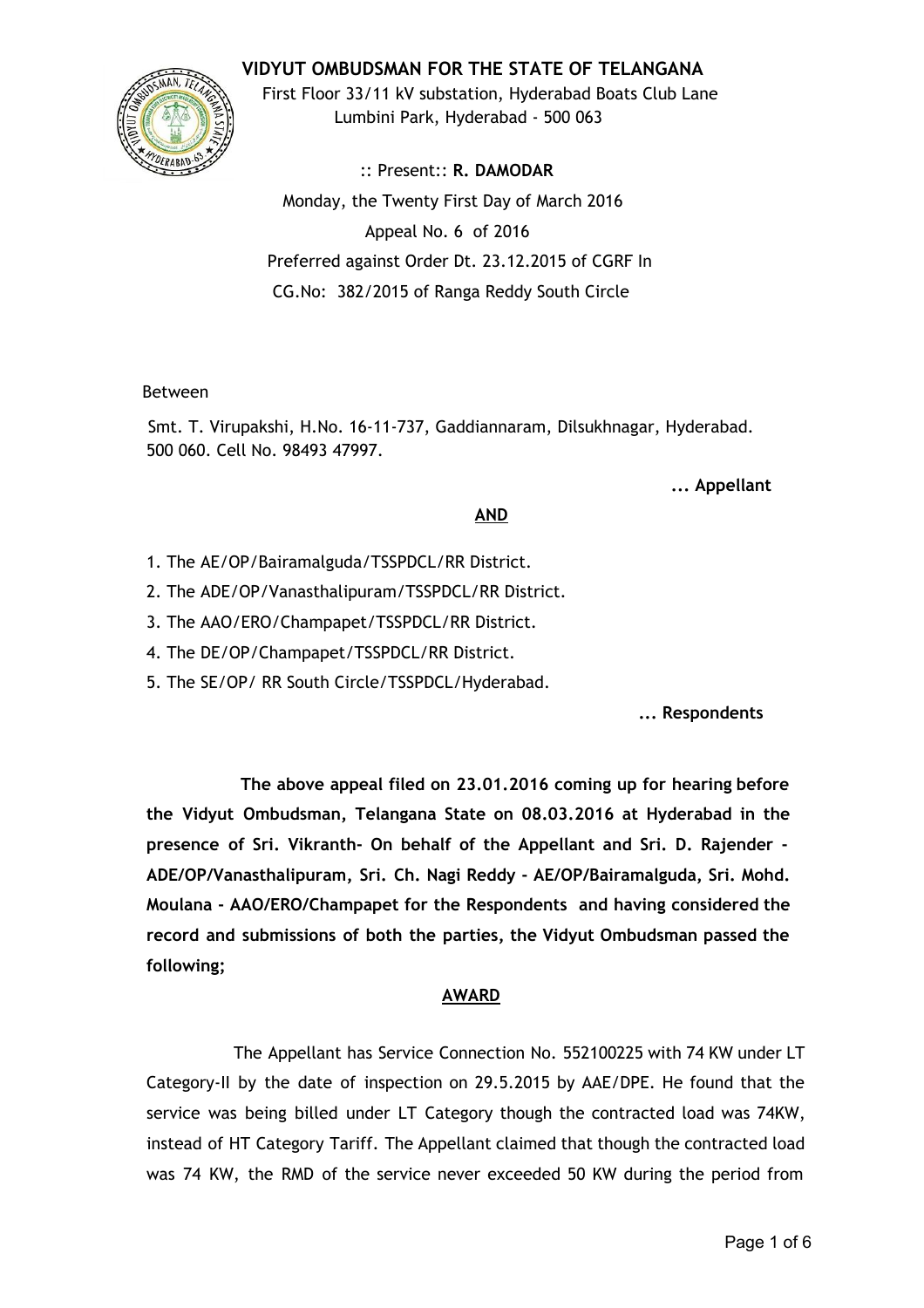1.4.2014 to 30.4.2015. The Appellant received a demand notice for payment of Rs 92,898/‐ towards short billing during the noted period on the ground that for the earlier period, the consumption was billed under LT Category‐II and that when the load is more than 56 KW, the billing has to be done under HT Category‐II. Against this demand, the Appellant preferred a complaint before CGRF.

2. The 1st Respondent/AAE/OP/Bairamalguda submitted before the CGRF through his letter dt.13.11.2015 that the sanctioned load of the Appellant was 74 KW and billed under LT Category ‐II and that when the sanctioned load is more than 56 KW, it has to billed under HT Category ‐II and therefore, the service was back billed. He claimed that the Appellant represented that the consumption never exceeded 50 KW and that therefore the billing should be under LT Category. The Appellant stated that on her request, the contracted load was derated from 74 KW to 54 KW subsequently and being billed under LT Category.

3. The Appellant stated before the CGRF that the consumption never exceeded 40 KW and the service used to be billed under LT Category II and that the back billing resorted to has to be waived, because they have not availed 74 KW, at any time and that their service was derated at their request from 74 KW to 54 KW on 30.6.2015.

4. The 2nd Respondent claimed that the DPE wing has inspected the premises of the Appellant and found that instead of HT billing for CMD of 74 KW, LT Category billing was being done and therefore, he issued a back billing notice for the period from 1.4.2014 to 30.4.2015 for Rs 92,898/‐. He admitted that deration of the load was effected in the month of October,2015 and the bills were issued with derated load in the month of November,2015.

5. Having heard and on consideration of the material on record, the CGRF directed deration from 74 KW to 54 KW from 1.7.2015 and withdrawal of the excess amount paid towards fixed charges etc duly affecting the billing in LT from 1.7.2015 and at the same time, upholding the backbilling of HT service from 1.4.2014 to 30.4.2015 on the ground that for CMD of more than 56 KW/75 Hp has to be billed as per HT tariff under Clause 5 part B of Retail Supply Tariffs FY 2015‐16, through the impugned orders.

6. Aggrieved and not satisfied with the impugned orders upholding the back billing, the Appellant preferred the present Appeal on the ground that they are entitled to waiver of short billing charges and that though their connected load was 74 KW, their RMD was never more than 50 KW.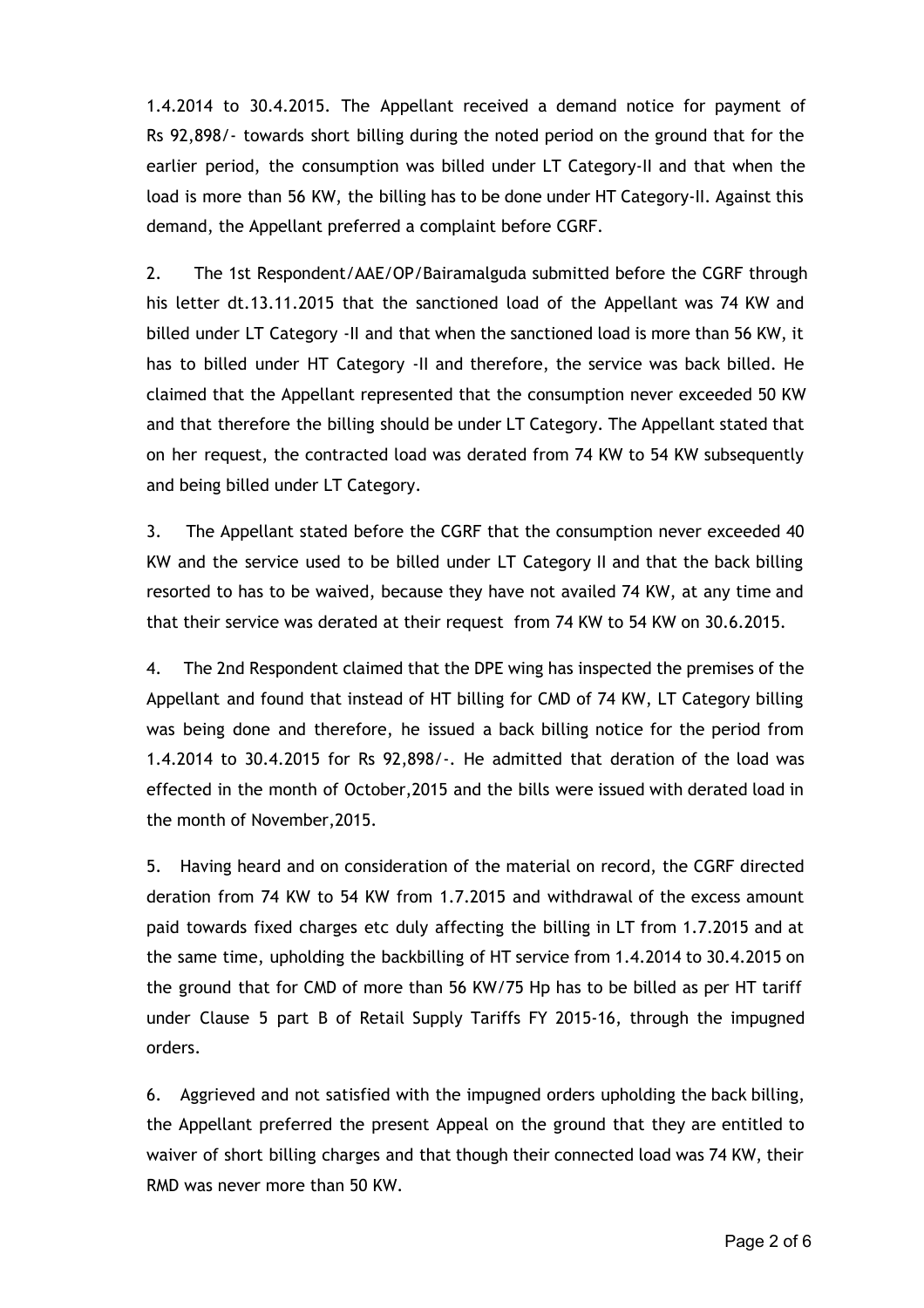7. The 3rd Respondent through his letter dt.25.2.2016 stated that for the contracted load of more than 56KW/75 Hp, the billing has to be done as per HT tariff on the basis of Clause 5 of part B of Retail Supply Tariffs for FY 2015‐16 and after deration of the load, the billing is been done in the Category of LT from 1.7.2015.

8. The 2nd Respondent submitted a copy of assessment notice stating that the service was inspected on 29.5.2015 by the AAE Sri. P. Raja Narsingh Rao, who found that the sanctioned load of the Appellant was 74 KW, but was being billed under LT Category‐II instead of HT Category ‐II and therefore, the energy consumption during the period of wrong category/wrong M.F caused loss of revenue and then resorted to back billing giving the details of assessment as shown below:

| Assessment period | $:$ From 1.4.2014 to 30.4.2015 |
|-------------------|--------------------------------|
| Connected load    | : 74,000 watts                 |
| Contracted load   | : 74,000 watts                 |

and thus he assessed the loss due to LT billing as follows:‐ Bill for Rs 8,60,599.51 based on HT billing, which is found higher than LT billing Amount Rs 7,67,702/‐, with the difference of Rs 92,898/‐ representing the back billing amount.

9. Efforts at mediation failed to succeed, because there is no middle ground for the parties to agree and therefore, the matter is being disposed of on merits.

## **Heard Arguments**

10. The following issues arise for determination on the basis of the material on record:

I. Whether the back billing resorted to by the DISCOM for the period from 1.4.2014 to 30.4.2015 based on Clause 5 of part B HT Tariffs FY ‐ 2015‐16 is sustainable and legal?

ii. Whether the Appellant is entitled to installments on the ground of no fault on her part in the previous CC bills?

iii. Whether the impugned orders are liable to be set aside?

# **ISSUES 1 & 2**

11. The contracted load of the Appellant was 74 KW under LT category ‐ II. The Appellant claimed that through the contracted load was 74 KW, her consumption never exceeded 50 KW and therefore, she claimed that her consumption was billed under the LT Category - II which is proper and justified. On the other hand, the Respondents claimed that the Contracted load of the consumer was 74 KW and that it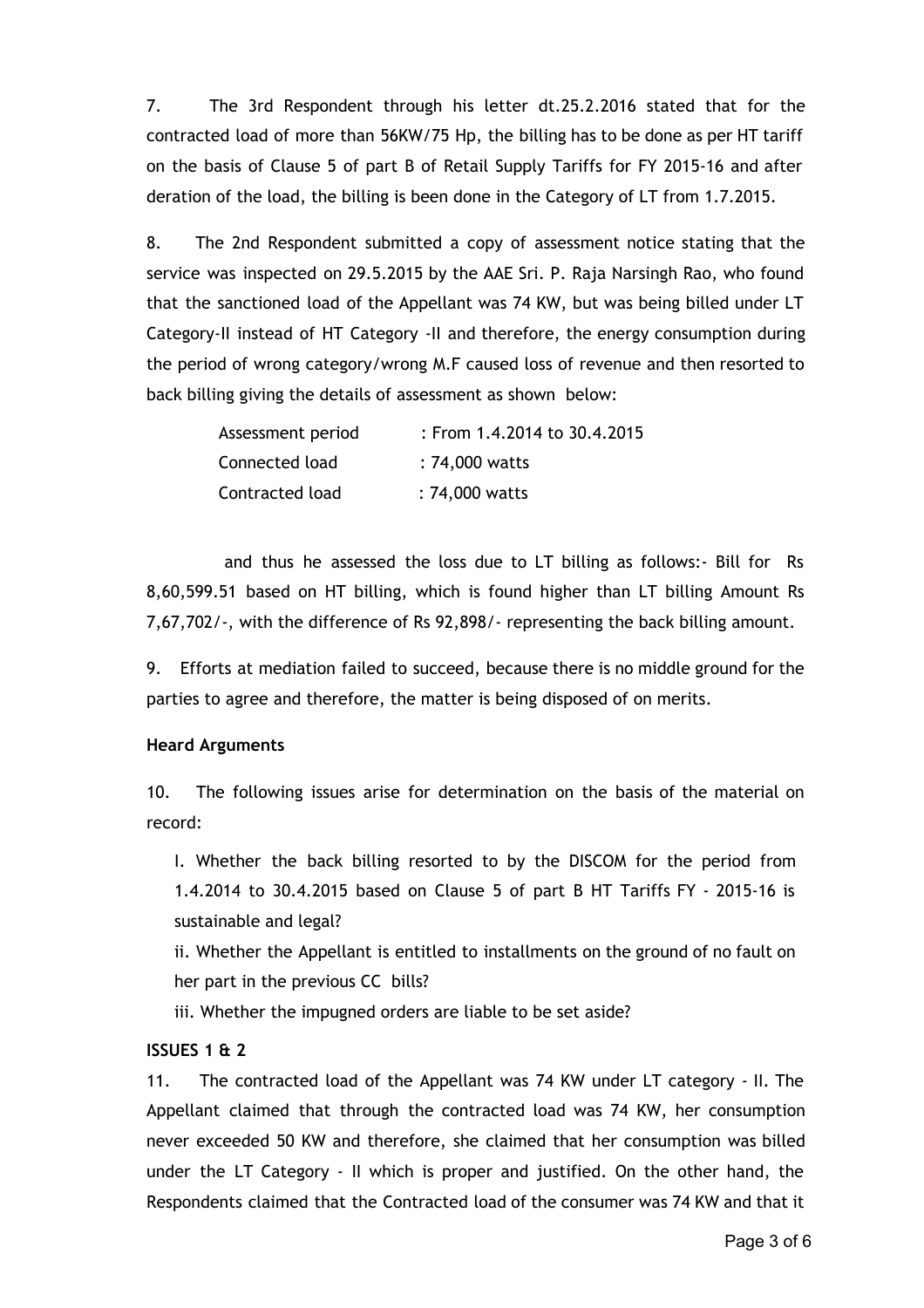does not matter whether the consumption was as low as 50 KW on a continuous basis, the billing has to be made on the basis of contracted load of 74 KW. They admitted that at present, at the request of the Appellant, the contracted load was derated form 74 KW to 54 KW and the consumption in being billed under LT category, about which there is no controversy.

12. The Respondents claimed that on 29.5.2015 AAE/DPE/RR South inspected the service connection and found that the sanctioned load of the consumer was more than 56 KW and therefore, the Appellant ought to have been billed under HT Tariffs as per Clause 5 of part B of the Retail Supply Tariffs for FY 2015‐16. After the power was derated, as per the directions of the CGRF, LT Billing is being done w.e.f 1.7.2015. This deration of load and LT billing from 1.7.2015 is not subject matter of the present dispute.

13. The claim of the Appellant is that though the contracted load was 74 KW, the RMD never exceeded 50 KW and therefore, she is entitled to be billed under LT Category ‐ II Tariff and not under HT Tariff. The Respondents, by relying on the contracted load of 74 KW, asserted that the Category whether it is HT or LT tariff would be determined on the basis of the connected load and not on the basis of the lower RMD. The Appellant having claimed that the actual consumption should be taken as basis for determining the category whether HT or LT for billing purpose, is not supported by any provision in the Tariff Order for the year 2013‐14, 2015‐16 or in the Regulations. On the other hand, the claim of the Respondents that Clause 5 of HT Tariffs in part B FY 2015-16 applies to the present back billing. The Clause is extracted here for clarity:

#### **Clause 5 HT Tariffs of part B FY 2015‐16.**

"These Tariffs are applicable for supply of Electricity to H.T. Consumers, having loads with a contracted demand of 70 KVA and above and/or having a contracted load exceeding 56 KW/75 HP excluding LT‐III industrial categories. For LT‐III Industrial category having contracted load more than 100 HP, the HT Tariffs are applicable."

14. Even the Tariff Order 2013‐14 which is also applicable for the FY 2014‐15 is of similar nature which is as follows:

### **Clause 5.1 HT Tariffs:**

" These Tariffs are applicable for supply of Electricity to H.T. Consumers having loads with a contracted demand of 70 KVA and above and/or having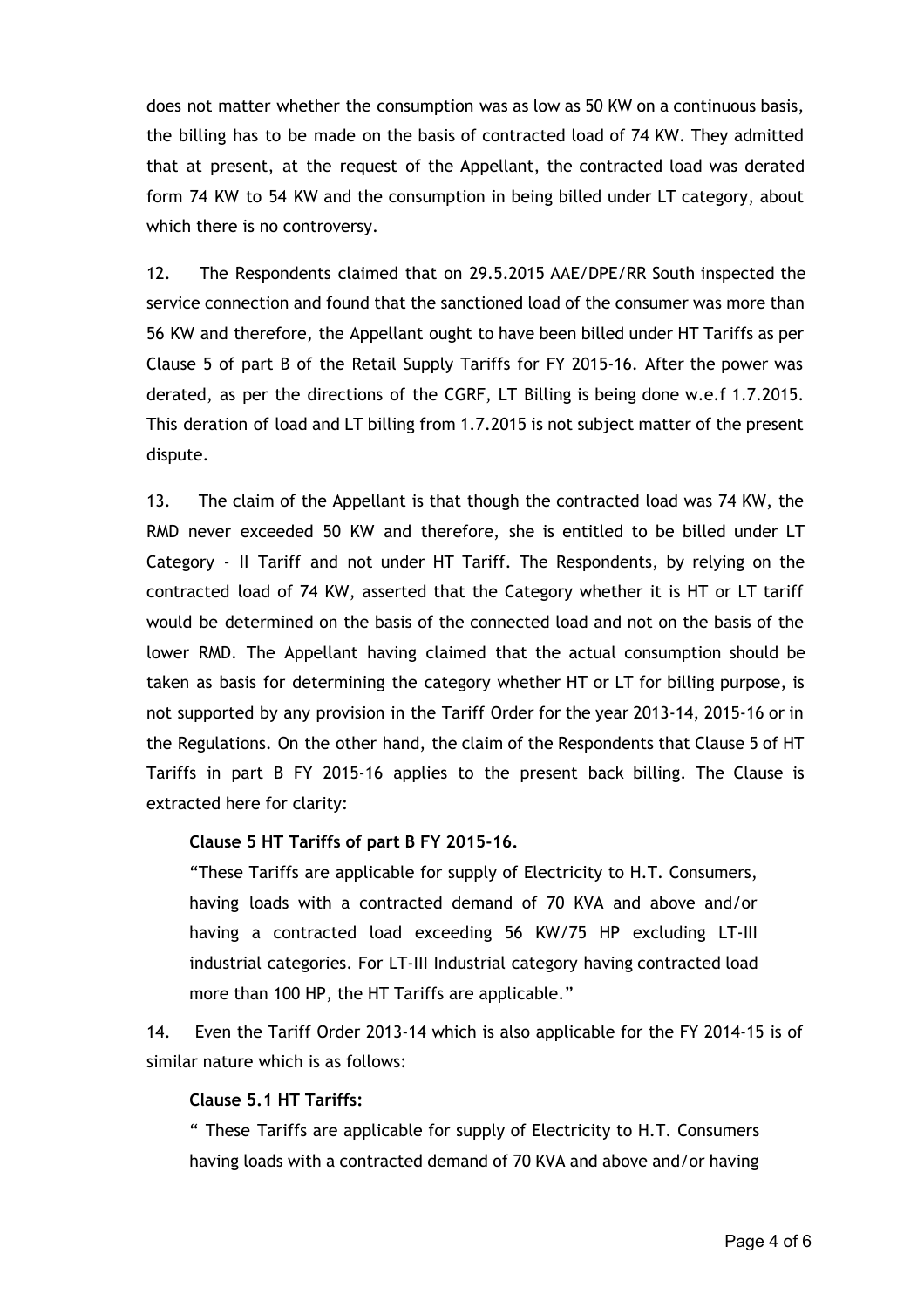a contracted load exceeding 56KW/75 HP excluding LT‐III Industrial categories."

15. H.T. billing would be based on the contracted demand and not on the actual recorded Maximum demand, which is lower than the contracted demand in the present matter. As per Clause 7(4) of HT Supply specific conditions FY 2015‐16, the billing would be based on Maximum Demand recorded during the month or 80% of the contracted demand, whichever is higher. Even if the consumptions in the present case is less than 50KW, the billing would be based on the 80% of the contracted demand. Therefore, there can not be any billing on LT Category ‐ II based on consumption never exceeding 50 KW when contracted demand was 74 KW.

16. The claim of the Appellant that since the consumption has never been more than 50 KW, the billing should be done in LT Category ‐ II irrespective of the contracted load and that the actual consumption that is less than 50 KW alone has to be taken into consideration and that the billing should be done in the LT Category ‐II, cannot be sustained in view of the fact that the Contracted load was 74 KW and when it is so, as per the clause 5 of part b HT Tariffs during the relevant years, the billing should be based on HT Tariff as rightly claimed by the Respondents.

17. Whether the Appellant has any role in getting the billing in LT category -II during the relevant years? There is faulty and negligent billing on the basis of the reading by the concerned officials, and thus the proper billing in HT tariff was not resorted to causing loss to the DISCOM. The Appellant is innocent of this negligence on the part of the Respondents and therefore, the Appellant cannot be burdened to pay Rs 92,898/‐ at one time. The amount shall not carry any delay payment charges. The Appellant under the circumstances is found entitled to pay the amount due in 12 equal installments as permitted under clause 9 of Regulation 7 of 2013 @ Rs 7741.50 ps per month starting from the CC bill of April,2016. Any default in payment of this amount in any month shall make the entire balance amount payable at one time. The issues 1 and 2 are answered accordingly.

18. The impugned orders have not elaborated about the role of the Appellant and the role of the officials of the DISCOM resulting in the back billing. Without examining whether the Appellant is entitled to any installments, since she is found not at fault, the impugned are passed. However, the finding regarding the back billing is found to be valid. The impugned orders are therefore confirmed to the extent indicated. The issue No.3 is answered accordingly.